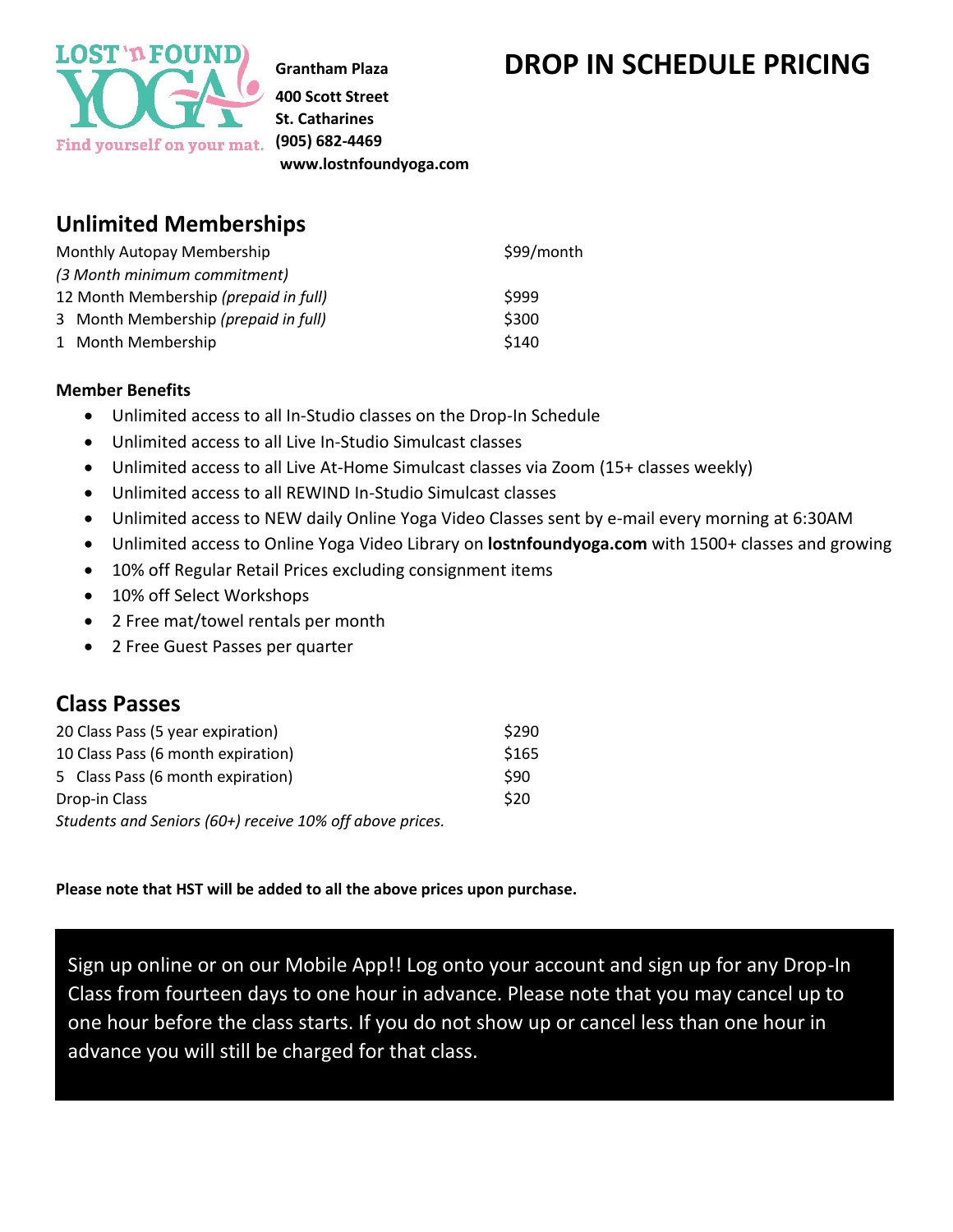

7:15p Restorative\* Sara

#### **Grantham Plaza 400 Scott Street Unit E3-4 St. Catharines**

## **DROP-IN CLASS SCHEDULE**

**(Effective as of May 1, 2022)**

**(905) 682-4469 www.lostnfoundyoga.com**

| <b>Time</b>      | <b>Class</b>                          | Instructor   | <b>Time</b>                     | <b>Class</b>               | <b>Instructor</b> |
|------------------|---------------------------------------|--------------|---------------------------------|----------------------------|-------------------|
| <b>MONDAY</b>    |                                       |              | <b>THURSDAY</b>                 |                            |                   |
| 6:30a            | Yoga & Weights***                     | Barb         | 6:30a                           | Core Fusion***             | Donna             |
| 9:15a            | Hatha*                                | Monique      | 9:15a                           | Hot Vinyasa***             | Julie             |
| 9:30a            | Mat Pilates**                         | Heather      | 9:30a                           | Hatha*                     | Fran              |
| 9:45a            | Vinyasa***                            | Diana        | 9:45a                           | Hatha**                    | Heather           |
|                  | 10:00a Hot Vinyasa Flow***            | April        |                                 | 12:00p Hatha*              | Monique           |
|                  | 11:00a Chair Yoga*                    | Monique      | 5:15p                           | Hot Vinyasa***             | Amanda L.         |
|                  | 11:15a Yoga Ballet Barre**            | Diana        | 6:00p                           | Hatha*                     | Tamika            |
|                  | 12:00p Hatha*                         | Fran         | 6:45p                           | Hot Vinyasa***             | Michelle          |
| 4:00p            | Hot Vinyasa***                        | Kathy        |                                 |                            |                   |
| 5:30p            | Hatha**                               | Julie        | <b>FRIDAY</b>                   |                            |                   |
| 5:30p            | Hot Vinyasa***                        | Kristen      | 6:30a                           | Yoga and Weights***        | Barb              |
| 7:00p            | Booty Barre**                         | Valeriia     | 9:45a                           | Hatha Flow**               | Diana             |
| 7:15p            | Hot Vinyasa***                        | Michelle     | 10:00                           | Yin Yoga*                  | April             |
| 7:30p            | Warm Yin Restorative*                 | April        |                                 | 10:15a Hot Vinyasa***      | Julie             |
|                  |                                       |              |                                 | 12:00p Hatha Restorative*  | April             |
| <b>TUESDAY</b>   |                                       |              | 4:00p                           | Warm Hatha*                | Haley             |
| 6:30a            | Core Fusion***                        | Donna        | 5:15p                           | Hot Vinyasa***             | Lindsay           |
| 9:15a            | Hatha*                                | Carole       | 5:30p                           | Vinyasa***                 | Christine         |
| 9:30a            | Hot Vinyasa***                        | Barb         |                                 |                            |                   |
| 9:45a            | Yoga Tune Up*                         | Amanda T.    | <b>SATURDAY</b>                 |                            |                   |
|                  | 10:00a Hatha Flow** (Shapes of Grace) | April        | 9:30a                           | Hot Vinyasa***             | Terra             |
|                  | 12:00p Hatha*                         | April        | 9:45a                           | Hatha**                    | Sara              |
| 4:00p            | Hot Vinyasa***                        | Fran         | 9:45a                           | Pilates Barre***           | Valeriia          |
| 5:30p            | Hot Vinyasa***                        | Amanda L.    |                                 | 11:15a Hatha**             | Sara              |
| 7:00p            | Hatha* (Shapes of Grace)              | Amanda L.    |                                 | 11:30a Hot Yoga Tone***    | Lindsay/Stephanie |
| 7:00p            | Hatha**                               | Julie        |                                 |                            |                   |
|                  |                                       |              | <b>SUNDAY</b>                   |                            |                   |
| <b>WEDNESDAY</b> |                                       |              | 9:00a                           | Hot Vinyasa Flow***        | Lindsay           |
|                  | 6:30a Yoga & Weights***               | Barb         | 9:45a                           | Hatha Yoga**               | Monique           |
| 9:15a            | Hot Vinyasa Flow***                   | Barb         |                                 | 10:30a Hot Vinyasa Flow*** | Lindsay           |
| 9:30a            | Yoga Ballet Barre**                   | Diana        |                                 | 11:15a Hatha Yoga*         | Monique           |
| 9:45a            | Hatha*                                | Amanda T.    | 6:00p                           | Restorative*               | Tamara            |
|                  | 10:00a Yoga and Weights***            | Heather      |                                 |                            |                   |
|                  | 11:15a Vinyasa***                     | Diana        |                                 |                            |                   |
|                  | 11:15a Chair*                         | <b>Brier</b> | <b>CLASS DIFFICULTY RATINGS</b> |                            |                   |
| 5:15p            | Hot Vinyasa***                        | Christine    | *Beginner                       |                            |                   |
| 5:30p            | Hatha Flow**                          | Tamika       | **Beginner/Intermediate         |                            |                   |
| 6:00p            | Mat Pilates**                         | Fran         | ***Intermediate/Advanced        |                            |                   |
| 6:45p            | Hot Vinyasa***                        | Terra        |                                 |                            |                   |
| 7:00p            | Hatha*                                | Tamika       |                                 |                            |                   |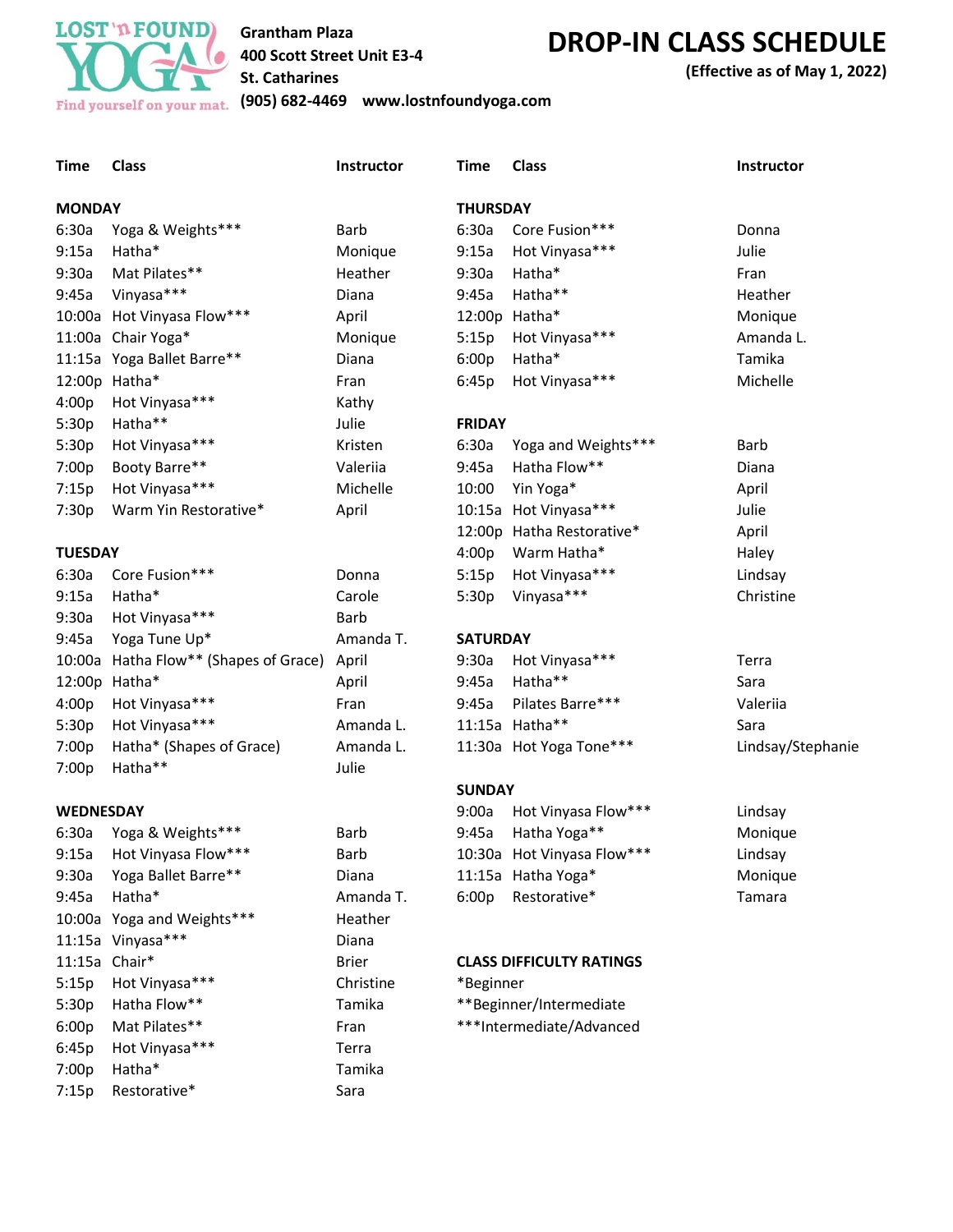

**400 Scott Street Unit E3-4 St. Catharines (905) 682-4469 www.lostnfoundyoga.com**

### **Grantham Plaza CLASS DESCRIPTIONS**

**Aerial Suspension Training\*\***- Perform simple and effective movements on our suspension system using your own body weight and suspension handle bars. A fun, strengthening and challenging workout for all levels and body types! Unwind at the end of the class with a therapeutic savasana in our aerial hammocks. Only 12 spaces available in each class - we highly recommend you reserving your spot online!

**Booty Barre\*\*\* -** Booty barre is a fun, energetic class that fuses techniques from Dance, Pilates, and Yoga.

**Chair Yoga\*-** Based on the Hatha Yoga Practice, this class uses props including chairs and promotes balance, strength and flexibility in the practitioner. This gentle class is suited to a mature beginner, persons with little or no experience in yoga and to anyone looking to use yoga to help in rehabilitation from an injury or illness.

**Deep Stretch\*\* -** If you are looking to focus on enhancing your flexibility, this class can help you. Each posture will be mindfully held for several breaths allowing your body to respond to the stretch to increase flexibility.

**Hatha\* -** Gentle to mid-paced class where you'll learn how to utilize your breath within postures. Feel relaxed, lengthened and toned. Expect to be gently challenged.

**Hatha\*\*** - More challenging poses with longer time spent in each pose than Hatha\* Expect to feel challenged.

**Hatha Flow\*\*** - Hatha Flow is a mid-paced class that combines Hatha Yoga fundamentals with the flow of a Vinyasa class. Come prepared to move more quickly than a Hatha class but slower than a Vinyasa class. Expect to be challenged.

**Hatha Restorative\* -** This gentle class will combine Hatha yoga poses with the breath, easing you into passive restorative postures. This class helps to open joints, refresh muscles and calm the mind.

**Hatha\* (Shapes of Grace) -** Combines a Hatha practice while holding space for a contemplative Christian meditation.

**Hatha Flow\*\* (Shapes of Grace)** – Combines a Hatha Flow practice while holding space for a contemplative Christian meditation.

**Hot Yoga Tone\*\*\* -** This intense yoga class is designed to boost your metabolism and build lean muscle mass as you mix strength training exercises into your yoga practice.

**Mat Pilates\*\* -** Learn the fundamental principles of the Pilates method and its basic exercises. Improve your strength, posture and flexibility. In this class, we will stick to the basics, but with modifications to make the exercises more challenging